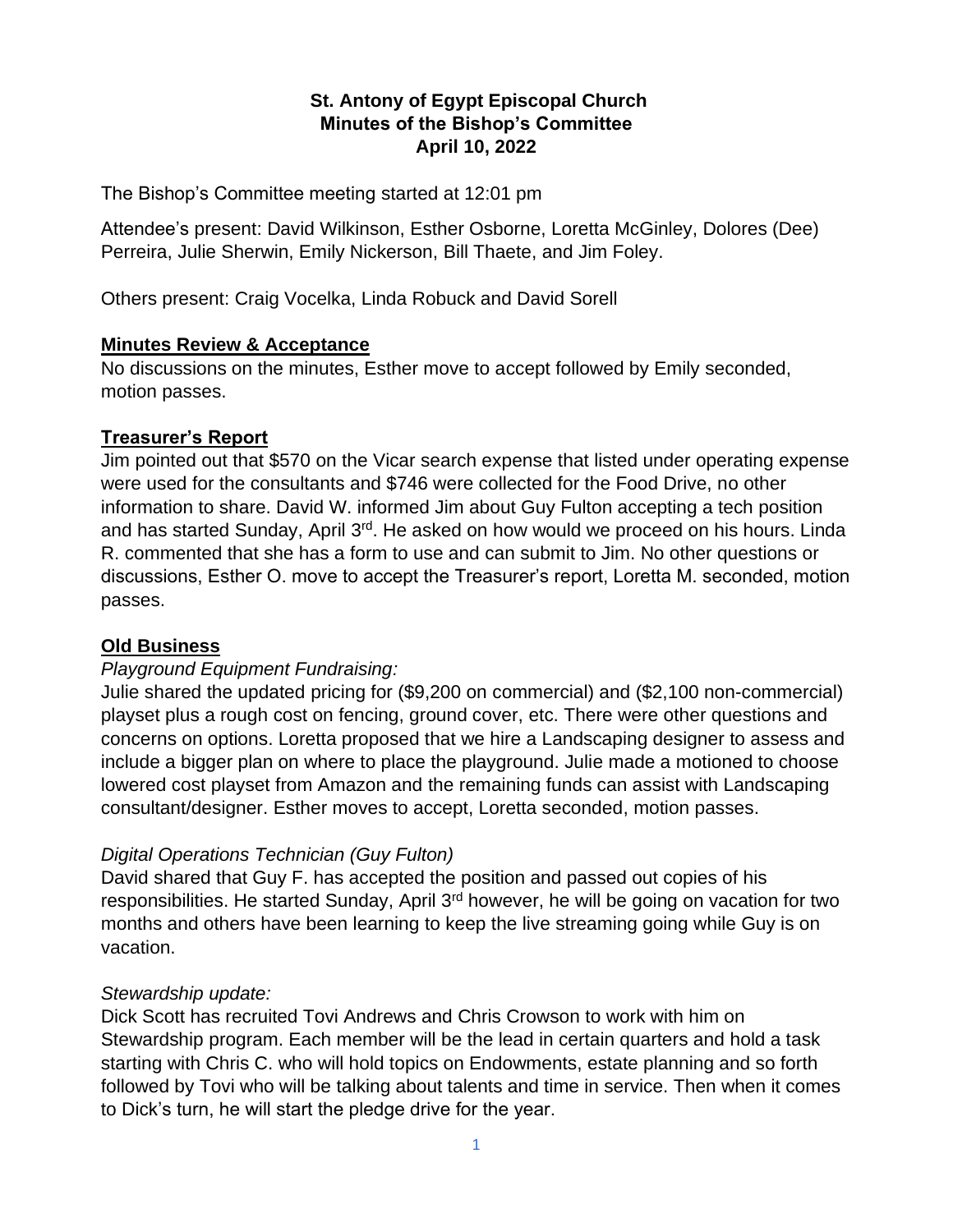### *Name tag design:*

A sample of the name tag design was presented to upgrade the current one. Some concerns and opinions shared with a final decision to move forward on refreshing the name tags with just names and logo along with having some visitor ones on hand. Ester moved to accept, and Emily seconded, motion passes.

### *Update on Events Coordinator/Reception Planner:*

Dee and Emily shared a brief description of how we will move forward when there is an event held at St. Antony. They will work on getting a committee together to help with the transition on any SA requests for any reception.

## *Bishop's Leadership Conference, 5/11-13:*

Since Craig or Dave will not be able to attend the Bishops Leadership Conference, he encourages anyone to attend and those that are interested to register soon. Bill T. and Esther O. are interested and Loretta M., Linda will register them.

## *Update on Church Photo Director:*

Emily shared that Peter Stockwell has agreed to help with this project to have photos included for the Church Directory. She proposed a budget of up to \$1,500 for the upgrade of the church directory. Esther moved to approve, Julie seconded, motion passes.

### *Update Silverdale UMC and Outreach Programs:*

Loretta shared that due to scheduling conflict with Silverdale UMC, they will revisit after Easter.

# **New Business**

# *Fundraiser for Diocesan Refugee Resettlement Office Efforts:*

Loretta shared that a representative from the Diocesan Refugee office will be on the Outreach zoom meeting on Tuesday to introduce this program and would be willing to present at St. Antony congregation as well. Their main concern was getting assistance for Host housing, housing cost and teaching ESL (English second language).

# *P.E.O (Philantropic Educational Organization) Request to use Church facilities:*

Ruth Lindstrom (member of SA and the Secretary of P.E.O) request to use SA gathering room once a month with 12-15 members and having a social event two to three times a year. This organization provide educational opportunities for female students worldwide. No questions, concerns or comments on this request, Emily made a motion to accept P.E.O request and Esther seconded, motion passes.